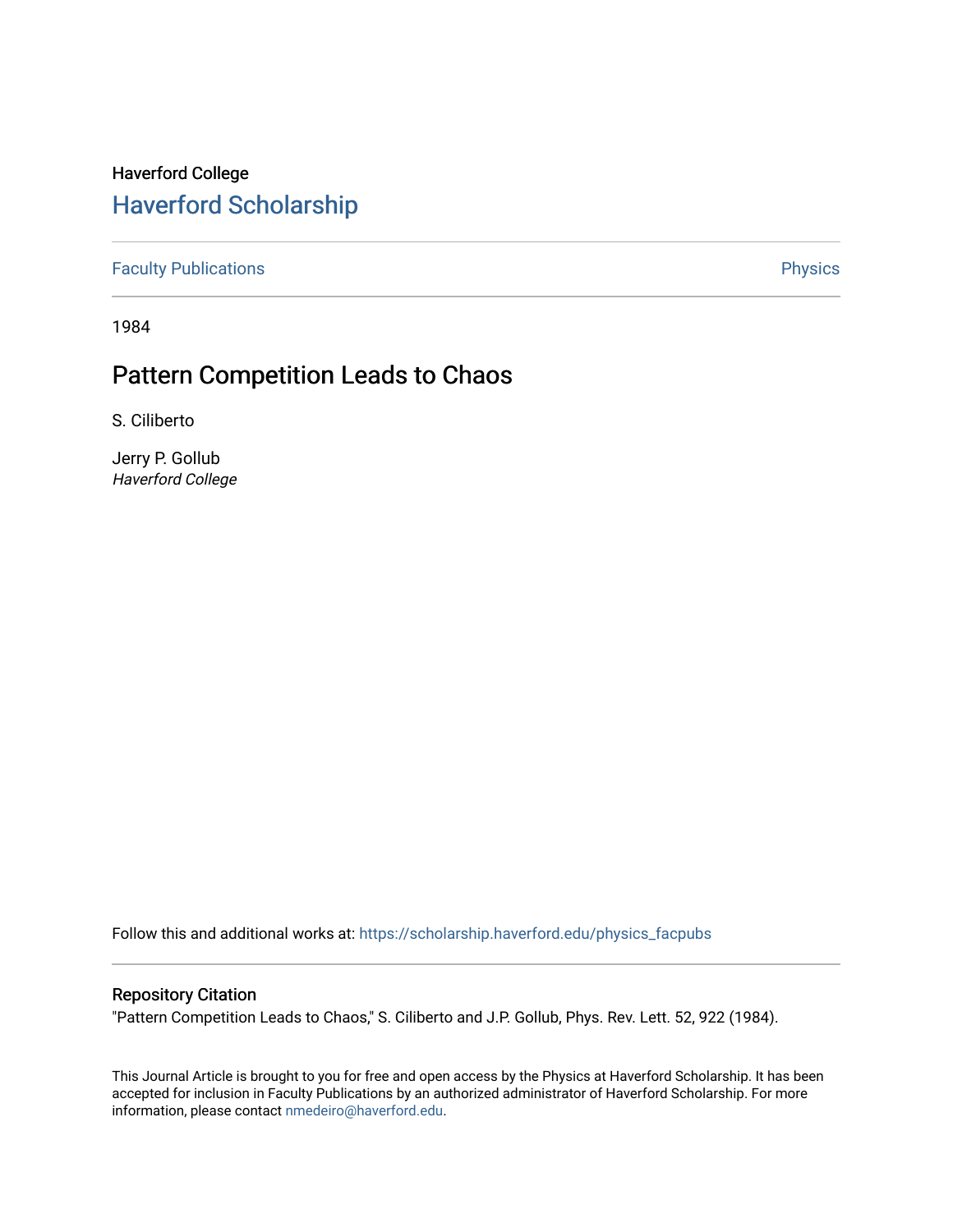## Pattern Competition Leads to Chaos

S. Ciliberto<sup>(a)</sup> and J. P. Gollub

Department of Physics, Haverford College, Haverford, Pennsylvania 19041, and Department of Physics, University of Pennsylvania, Philadelphia, Pennsylvania 19104 (Received 23 December 1983)

Pattern competition has been studied experimentally in the free surface modes of a circular fluid layer that is forced vertically. Interaction between nearly degenerate modes of different symmetry gives rise to periodic and chaotic fluctuations. The time-dependent mode amplitudes have been measured with digital imaging methods. Many of the observed phenomena can be explained by a low-dimensional coupled oscillator model that is related to the Navier-Stokes equations.

PACS numbers: 47.20.+m, 03.40.6c, 47.35.+i

Some hydrodynamic systems, such as Rayleigh-Bénard convection in a layer whose lateral dimensions are sufficiently small, or Couette-Taylor flow in a system whose vertical height is not too great, are known to have chaotic states that can be described by few-dimensional strange attractors.<sup>1-3</sup> Unfortunately, the physical origin of the chaotic behavior in these systems is still unclear, and predictive models are not generally available. In this paper we report experiments in which chaotic behavior clearly arises from a simple mechanism, competition between two different spatial modes or patterns. We suggest a phenomenological model that is related to the Navier-Stokes equations and explains many of the observations. We also demonstrate that the time-dependent mode amplitudes can be obtained by digital imaging methods, even when several modes are present.

The system of interest is a cylindrical fluid layer in a container that is subjected to a small vertical oscillation. This system was first studied experimentally by Faraday,<sup>4</sup> and the primary instabilit was explained in an inviscid linearized approximation by Benjamin and Ursell.<sup>5</sup> Although there have been several recent experimental studies<sup> $6,7$ </sup> of the dynamics of this system, the interaction between different spatial patterns has not received quantitative study. It is well known that if the driving amplitude exceeds a critical value  $A_c(v)$  which is a function of frequency, the free surface develops a pattern of standing waves. The surface deformation  $S(r, \theta, t)$  can then be written as a superposition of normal modes

$$
S(r,\theta,t) = \sum_{l,m} a_{l,m}(t) J_l(k_{l,m}r) \cos(l\theta),
$$

where  $J_l$  are Bessel functions of order l and the allowed wave numbers  $k_{lm}$  are determined by the boundary condition that the derivative  $J_l'(k_{l,m}R) = 0$ , where R is the radius of the cylinder. The modes may be labeled by the indices  $\ell$  (giving the number of angular maxima) and  $m$  (related to the number of nodal circles). The mode amplitude  $a_{lm}(t)$  develops an instability when the corresponding eigenfrequency (given by the dispersion law for capillary-gravity waves) is approximately in resonance with half the driving frequency  $\nu$ , and A exceeds  $A_c$ . This parametric instability leads to standing waves in which the mode amplitude oscillates at  $\frac{1}{2}\nu$ .

In our experiments, the container  $(R = 6.35$  cm) is mounted on the cone of a loudspeaker oscillating accurately in the vertical direction, and the fluid is water of depth 1 cm. Surface wave patterns are studied by refraction: An expanded parallel laser beam traverses the cell vertically and impinges on a translucent screen located 9 cm above the fluid surface. The intensity field on the screen is converted to an analog signal by a vidicon camera and then diface. The intensity field on the screen is converted<br>to an analog signal by a vidicon camera and then di-<br>gitized in  $\frac{1}{60}$  s (with a resolution of 320 by 240<br>points and 8-bit precision) with use of a fast points, and 8-bit precision) with use of a fast analog-to-digital converter and frame store residing on a computer bus. We synchronize the digitization with the forcing to insure a constant phase relative to the fundamental oscillation at  $\frac{1}{2}\nu$  (typically 7–10) Hz). This allows us to study the slowly varying parts of the mode amplitudes, which we denote by  $a_1^0(t)$ . We omit the second subscript because in practice only a single value of  $m$  is significant for a given value of  $l$ .

Examples of digitized optical intensity fields formed by stable patterns involving only a single mode (and possibly harmonics) are shown in Fig. 1 for the  $(7,2)$  and  $(4,3)$  modes. The index *l* is obvious from the symmetry, while  $m$  was determined by matching the frequency to the known dispersion law. (The accuracy of the calculated and observed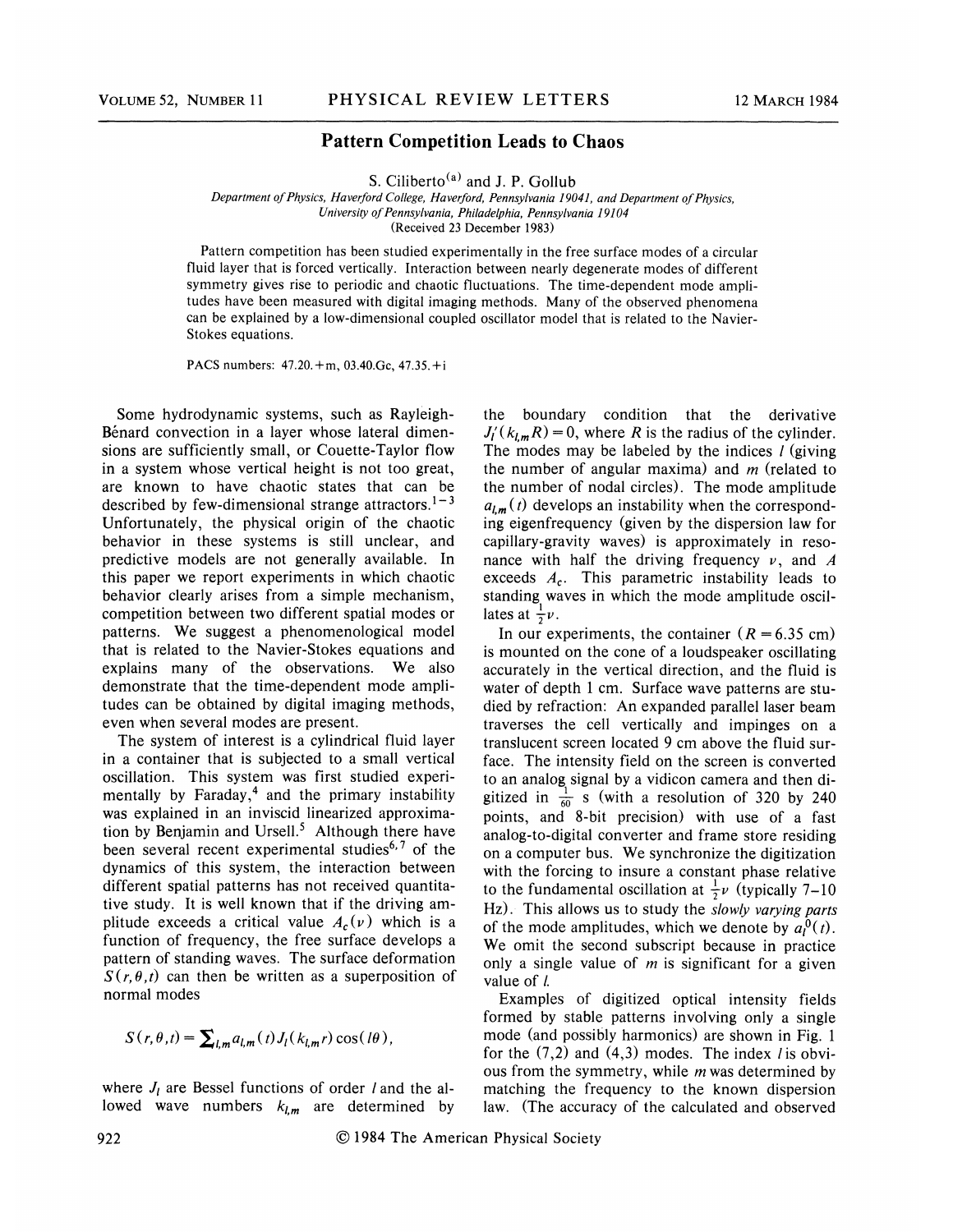

FIG. 1, Digitized optical intensity patterns for the (4,3) and (7,2) modes, respectively. The first index gives the number of angular maxima.

frequencies is sufficient to eliminate any ambiguity in  $m$ .) The white areas correspond to surface depressions (typically about 0.5 mm), and the black ones to surface elevations. The driving amplitude A was about  $1.1A_c$  and the frequency was at the minimum of the stability curve in each case. We have observed at least 30 distinct modes with l and m between 1 and 7.

A small part of the phase diagram of the system as a function of A and  $\nu$  is shown in Fig. 2. There are three nearly degenerate modes separated by only about 0.2 Hz. The parabolic curves show the critical amplitude  $A_c(v)$  for the labeled modes. Below these curves, the surface is nearly flat (except for a small response at the driving frequency). Above but near the minimum of each curve, the motion is dominated by a single mode, and the pattern is stationary. Pattern competition takes place in regions close to the intersections of two stability curves. In these regions, we find that both of the neighboring amplitudes are nonzero and that they oscillate periodically or chaotically at a mean frequency that is more than two orders of magnitude smaller than  $\nu$ . We have made a detailed study of the slow variations by digital imaging and spatial Fourier analysis.



FIG. 2. Portion of the phase diagram as a function of driving amplitude A and frequency  $\nu$ . Stable patterns occur in the regions labeled by  $(l,m)$ . Slow periodic and chaotic oscillations occur in the cross-hatched regions. The solid curves are the predictions of a phenomenological mode-coupling model (see text). The crosses are experimental measurements of the phase boundaries.

We proceed by first integrating the digitized light intensity field over radial segments to reduce noise. We then obtain the relative contributions of different values of  $l$  by calculating the magnitude squared of the complex Fourier series for the resulting angular intensity function  $\tilde{I}(\theta)$ . The height of this "angular power spectrum"  $P(l)$  at given  $l$  is approximately proportional<sup>8</sup> to the square of the mode amplitude  $a_1^0(t)$ . (The constants of proportionality depend on radial integrals of the  $J<sub>L</sub>$ .) Although it is possible to do a two-dimensional normal-mode analysis in both the angular and radial variables, this dramatically increases computational time without providing additional insight.

An example of the angular intensity function  $I(\theta)$  and corresponding angular spectrum  $P(\theta)$  for the competition between  $l = 7$  and  $l = 4$  modes is shown in Fig. 3. There are seven angular maxima, and the dominant spectral peaks are at  $l=7$  and  $l = 14$ . However, there is also a small peak at  $l = 4$ corresponding to the admixture of a small amount of this mode into the surface displacement. In the regime of pattern competition, we find that the heights of the peaks are time dependent. By doing angular Fourier analysis at many times and plotting the square roots of the spectral heights  $P(7)$  and  $P(4)$ , we obtain (Fig. 4) the time dependence of the mode amplitudes  $a_7^0$  and  $a_4^0$ . The slow oscillation resulting from mode competition is periodic in this case, and  $a_7^0$  leads  $a_4^0$  by about 90°. This phase relationship is significant; it implies that (7,2)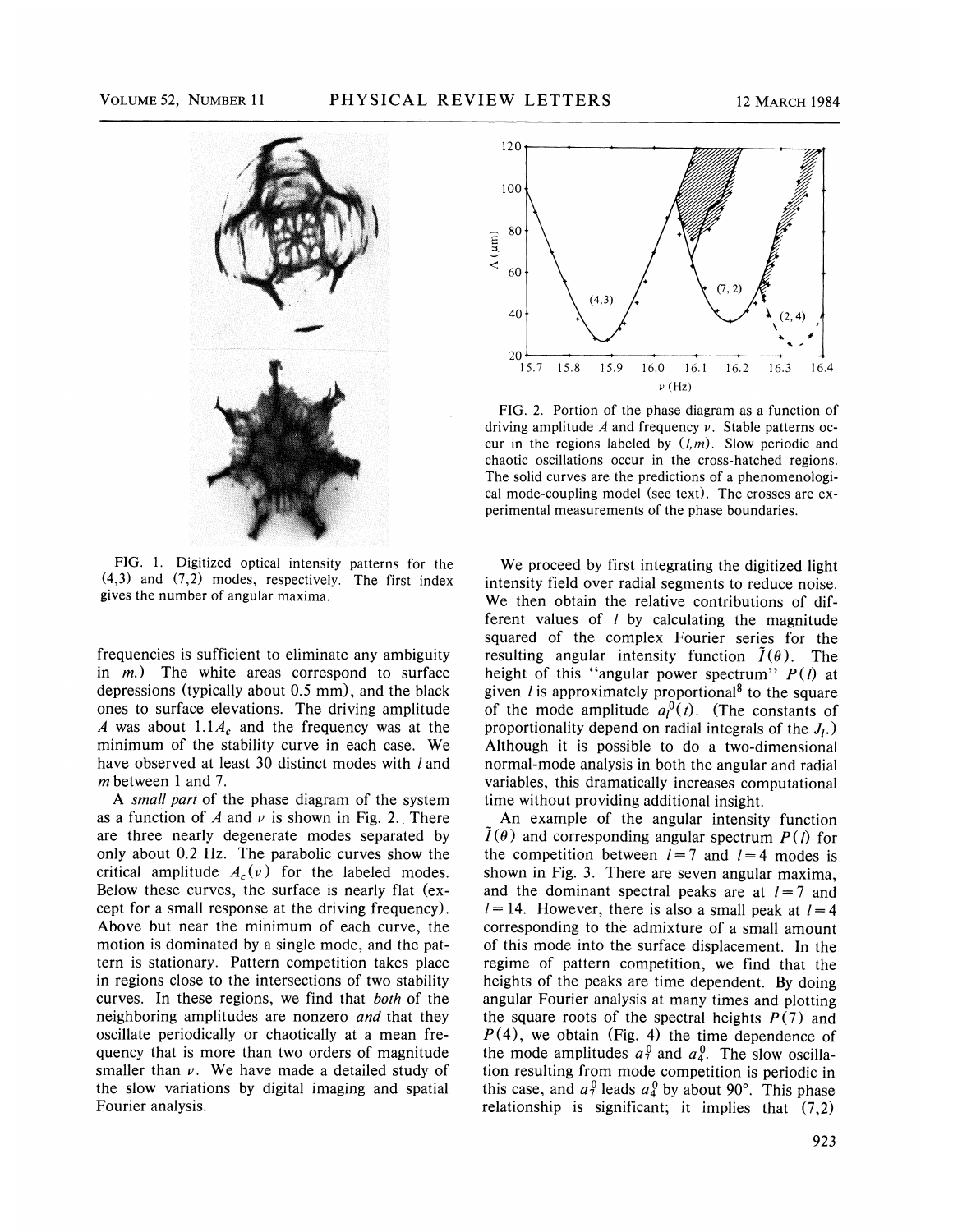

FIG. 3. Angular intensity pattern  $\tilde{I}(\theta)$  and corresponding angular spectrum  $P(l)$  for a state in which  $l = 7$ and  $l = 4$  modes are both present  $(A = 99 \mu m)$  and  $\nu = 16.113$  Hz). The relative peak heights in the angular spectrum oscillate slowly.

pumps  $(4,3)$ .

The properties of the slow oscillation vary as one traverses the cross-hatched region of Fig. 2. Most importantly, a small reduction in driving frequency (to the left third of the large shaded region of Fig. 2) leads to chaotic oscillations that clearly have broadband frequency spectra. We have observed a period-doubling bifurcation, but cannot yet say if there is a complete sequence of period doublings. A thorough study of the bifurcation structure of this system will require better stability in the fluid properties than we have so far achieved, because the entire regime of mode competition has a width in  $\nu$  that is less than 1% of  $\nu$ .

We have constructed a simple phenomenological model whose form is motivated by the fact that in a linearized inviscid approximation to the Navier-Stokes equations, each mode amplitude follows a forced Mathieu equation.<sup>5</sup> We introduce damping, nonlinearity (to prevent divergence), and mode coupling to obtain for each mode

$$
\ddot{a}_1 + \gamma_1 \dot{a}_1 + (\omega_1^2 - \psi_1 A \cos 2\pi \nu t) a_1 = \zeta_1 a_1^3
$$

where  $\omega_l$  is the eigenfrequency,  $\gamma_l$  is a damping coefficient that determines the critical threshold  $A_c(v)$ ,  $\zeta_i$  is the coefficient of the cubic term that limits the growth of the mode, and  $\psi_l$  is the gain coefficient of the forcing term. In order to describe the interactions between modes, we assume that the gain coefficients are coupled. For example, to



FIG. 4. Time dependence of the slowly varying mode amplitudes  $a_4^0(t)$  and  $a_7^0(t)$  for  $A=99$   $\mu$ m and  $\nu = 16.113$  Hz. Chaotic oscillations are found at lower driving frequencies.

describe the interaction of the  $l=4$  and  $l=7$ modes, we set

$$
\psi_4 = \overline{\psi}_4 + \beta_{47} a_7^2
$$
 and  $\psi_7 = \overline{\psi}_7 + \beta_{74} a_4^2$ ,

where the coupling coefficients  $\beta_{47}$  and  $\beta_{74}$  have opposite signs. (Other coupling schemes may also produce sensible results.) Finally, we use the fact that the time scales are widely separate to express the mode amplitudes in terms of slowly varying functions  $C_l(t)$  and  $B_l(t)$ :

$$
a_l(t) = C_l(t) \cos(\pi \nu t) + B_l(t) \sin(\pi \nu t).
$$

[The *measured* amplitudes  $a_l^0(t)$  result from sampling at a fixed phase with respect to the fast oscillation, and are hence linear combinations of  $C_l$  and  $B_l$ .] Now the coefficients  $\gamma_l$  and  $\bar{\psi}_l$  are adjusted to fit the stability curves and the nonlinear coefficients  $\zeta_l$  are chosen to obtain the correct saturation amplitudes, all in a region where only a *single mode* is present. We numerically integrate the resulting four-dimensional system for the slow variables  $C_7$ ,  $B_7$ ,  $C_4$ , and  $B_4$ , and find that regenerative oscillations (both periodic and chaotic) are in fact produced in the interaction region. We adjust the two mode-coupling coefficients to obtain an oscillatory domain similar in size to that found in the experiments. The predicted phase boundaries are the solid lines in Fig. 2. A detailed study of the bifurcation structure of this nonlinear model will be presented elsewhere.<sup>9</sup> It resembles in some respects the forced spherical pendulum, a fourdimensional system that has been discussed recently by Miles.<sup>10</sup>

Finally, we show in Fig. 5 the mean period of the slow oscillations as a function of frequency as one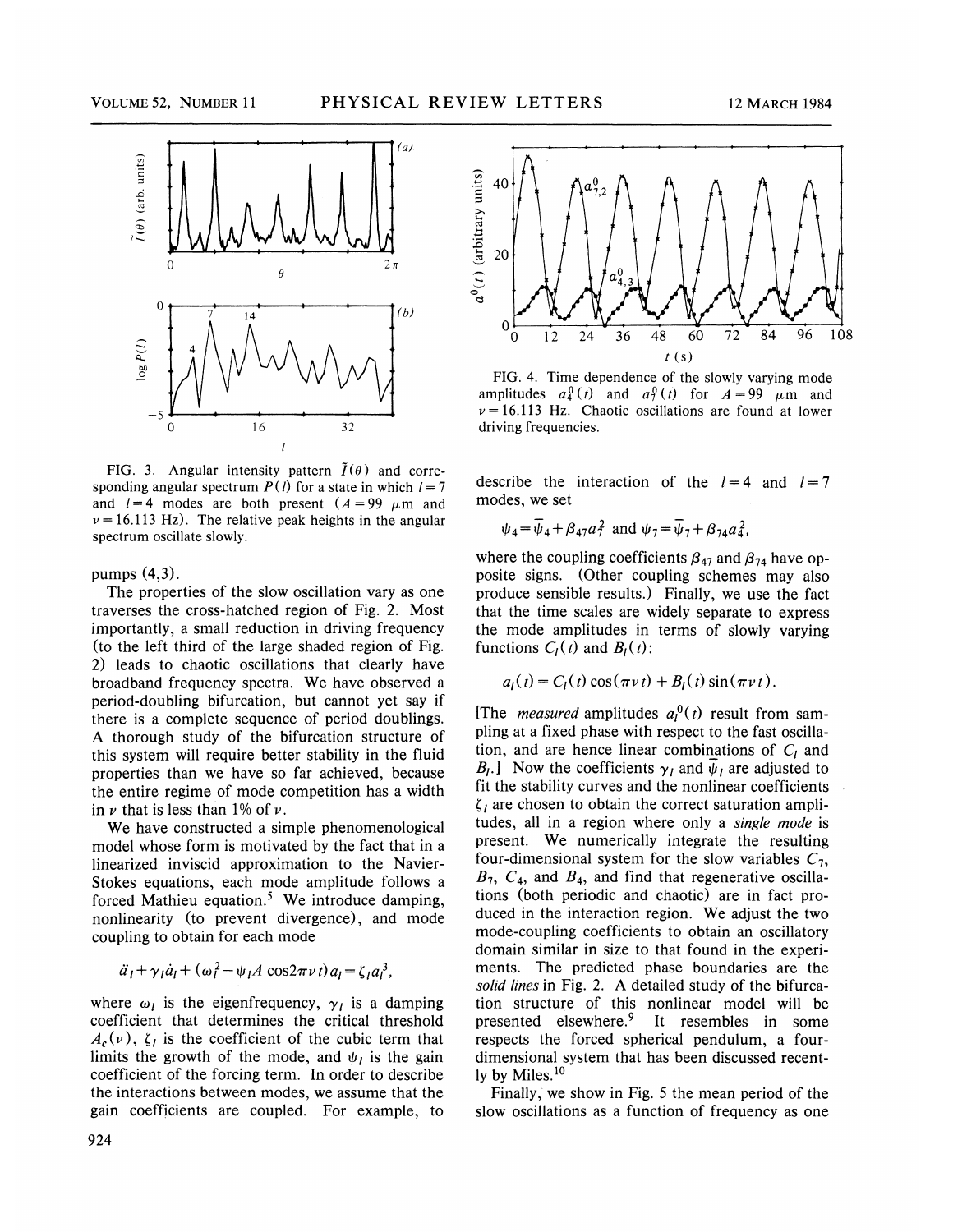

FIG. 5. Mean period of the regenerative oscillation as a function of driving frequency for  $A = 99 \mu m$ . Solid points are experimental, and crosses are obtained from the model.

crosses the 0.1-Hz wide interaction region. The solid points are experimental data, while the crosses are the results of the numerical model. We do not show numerical results below 16.10 Hz because the frequency spectrum is extremely broad in that region. The numerical results for the period and its dependence on frequency are roughly correct and could be improved further by tuning the model.

Summarizing, we have shown that the interaction of two modes with different symmetries gives rise to slow oscillations and chaos, and have described a coupled oscillator model whose form is suggested in part by the hydrodynamic equations. We believe that pattern competition might well be a fairly common source of chaos.

This work was supported by Grants No. MEA-7912150 and No. MEA-8310933 from the National Science Foundation. One of us  $(S.C.)$  acknowledges the support of a NATO-Consiglio Nazionale delle Ricerche fellowship. We thank P. Hohenberg, T. Lubensky, and L. Narducci for helpful discussions.

(a) Permanent address: Istituto Nazionale di Ottica, Florence, Italy.

<sup>1</sup>B. Malraison, P. Atten, P. Bergé, and M. Dubois, J. Phys. (Paris), Lett. 44, L-897 (1983).

2A. Brandstater, J. Swift, H. L. Swinney, A. Wolf, J. D. Farmer, E. Jen, and P. J. Crutchfield, Phys. Rev. Lett. 51, 1442 (1983).

<sup>3</sup>J. Guckenheimer and G. Buzyna, Phys. Rev. Lett. 51, 1438 (1983).

<sup>4</sup>M. Faraday, Philos. Trans. Roy. Soc. London 299, 319 (1831).

5T. B.Benjamin and F. Ursell, Proc. Roy. Soc. London, Ser. A 225, 505 (1954).

6J. P. Gollub and C. W. Meyer, Physica (Utrecht) 6D, 337 (1983).

7R. Keolian, L. A. Turkevich, S. J. Putterman, and I. Rudnick, Phys. Rev. Lett. 47, 1133 (1981).

8This assumes that the optical intensity field is linear in the surface wave height, and that only a single value of  $m$ is significant for each *l*. In fact, optical nonlinearity creates extra spatial harmonic content.

9Nonlinear models have been used to describe the behavior of a single mode by F. T. Dodge, D. D. Kana, and H. N. Abramson, AIAA J. 3, 685 (1965).

 $10$ J. Miles, to be published.